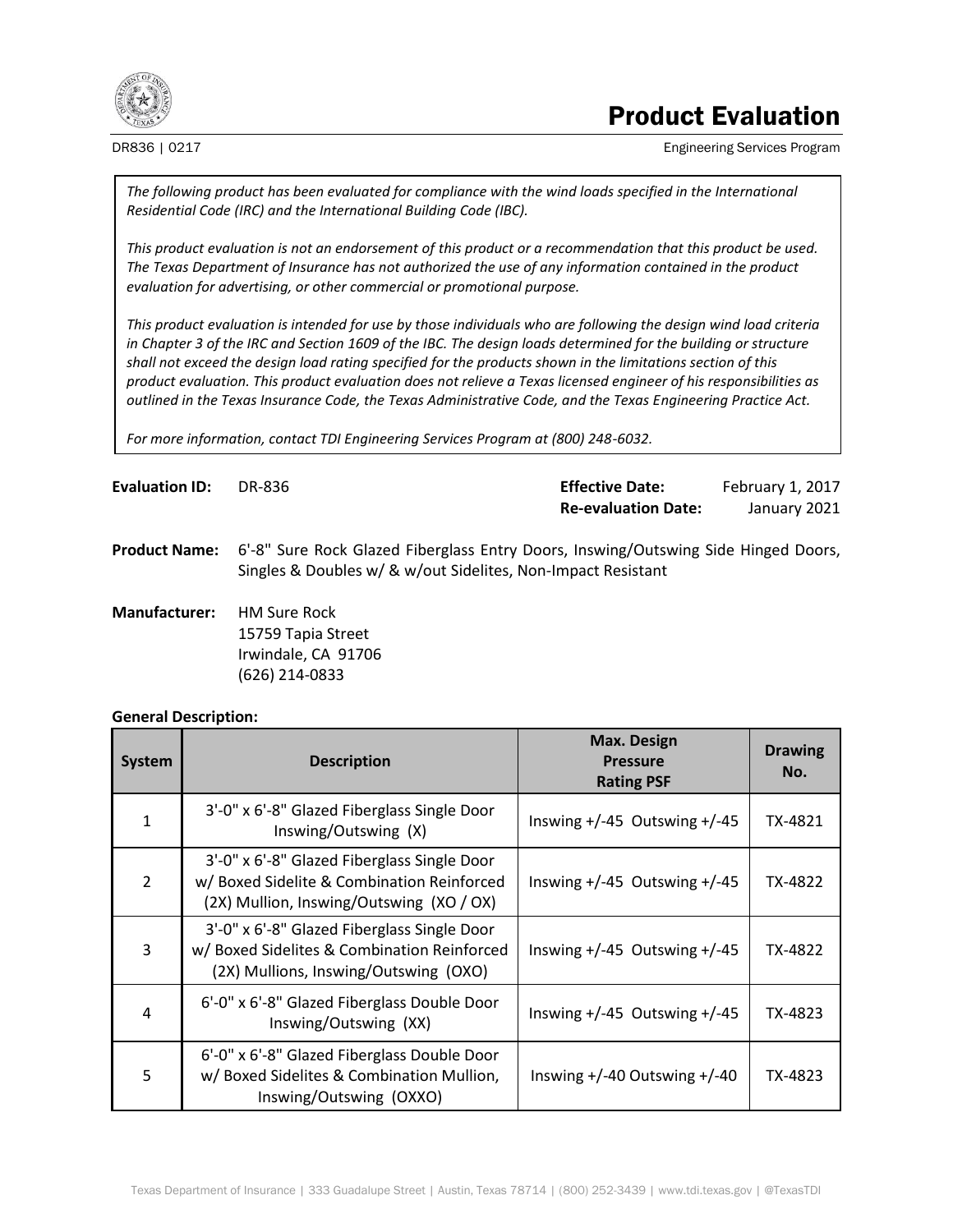# **General Description (continued):**

| System | <b>Description</b>                                                                                                                  | <b>Max Design Pressure</b><br><b>Rating PSF</b> | <b>Drawing</b><br><b>Number</b> |
|--------|-------------------------------------------------------------------------------------------------------------------------------------|-------------------------------------------------|---------------------------------|
| 6      | 6'-0" x 6'-8" Glazed Fiberglass Double Door<br>w/ Boxed Sidelites & Combination Reinforced<br>(1X) Mullion, Inswing/Outswing (OXXO) | Inswing $+/-45$ Outswing $+/-45$                | TX-4823                         |
| 7      | 6'-0" x 6'-8" Glazed Fiberglass Double Door<br>w/Boxed Sidelites & Combination Reinforced<br>(2X) Mullion, Inswing/Outswing (OXXO)  | Inswing $+/-45$ Outswing $+/-45$                | TX-4823                         |

## **Component Dimensions:**

| <b>System</b> | <b>Overall Size</b>                                             | <b>Panel Size</b>                              | <b>Maximum Daylight</b><br><b>Opening Size</b>          |
|---------------|-----------------------------------------------------------------|------------------------------------------------|---------------------------------------------------------|
|               | 37-3/4" x 81-3/4"<br>Inswing:<br>Outswing: 37-3/4" x 81"        | Door: 35-3/4" x 79"<br>Sidelite: N/A           | 20-7/8"x 62-7/8"<br>Door:<br>Sidelite: N/A              |
| $\mathcal{P}$ | 52-1/2" x 81-3/4"<br>Inswing:<br>Outswing: 52-1/2" x 81"        | Door: 35-3/4" x 79"<br>Sidelite: 12" x 79-1/4" | 20-7/8"x 62-7/8"<br>Door:<br>Sidelite: 5-7/8" x 62-7/8" |
| 3             | Inswing: $67-1/2$ " x 81-3/4"<br>Outswing: 67-1/2" x 81"        | Door: 35-3/4" x 79"<br>Sidelite: 12" x 79-1/4" | Door: 20-7/8"x 62-7/8"<br>Sidelite: 5-7/8" x 62-7/8"    |
| 4             | Inswing: 74" x 81-3/4"<br>Outswing: 74" x 81"                   | Door: 35-3/4" x 79"<br>Sidelite: N/A           | Door: 20-7/8"x 62-7/8"<br>Sidelite: N/A                 |
| 5             | Inswing: 101" x 81-3/4"<br>Outswing: 101" x 81"                 | Door: 35-3/4" x 79"<br>Sidelite: 12" x 79-1/4" | Door: 20-7/8"x 62-7/8"<br>Sidelite: 5-7/8" x 62-7/8"    |
| 6             | $102 - 1/2$ " x 81-3/4"<br>Inswing:<br>Outswing: 102-1/2" x 81" | Door: 35-3/4" x 79"<br>Sidelite: 12" x 79-1/4" | 20-7/8"x 62-7/8"<br>Door:<br>Sidelite: 5-7/8" x 62-7/8" |
|               | 104" x 81-3/4"<br>Inswing:<br>Outswing: 104" x 81"              | Door: 35-3/4" x 79"<br>Sidelite: 12" x 79-1/4" | 20-7/8"x 62-7/8"<br>Door:<br>Sidelite: 5-7/8" x 62-7/8" |

## **Components and Hardware:**

| <b>System</b> | Component                                                                                                                             | <b>Quantity</b> | <b>Attachment Method</b>                                                                                                                                         |
|---------------|---------------------------------------------------------------------------------------------------------------------------------------|-----------------|------------------------------------------------------------------------------------------------------------------------------------------------------------------|
|               | 4" Butt Hinges                                                                                                                        | 4               | hardware and<br>Install<br>components in                                                                                                                         |
| $1 - 7$       | Kwikset Signature Series Knob &<br>Signature Series (980) Deadbolt<br>or<br>Schlage F-Series (F51) Knob &<br>B-Series (B60N) Deadbolt | 1 each          | accordance with HM Sure Rock drawings:<br>TX-4821, TX-4822 and TX-4823, dated July<br>25, 2016. Signed & sealed by Lyndon F.<br>Schmidt, P.E. on August 3, 2016. |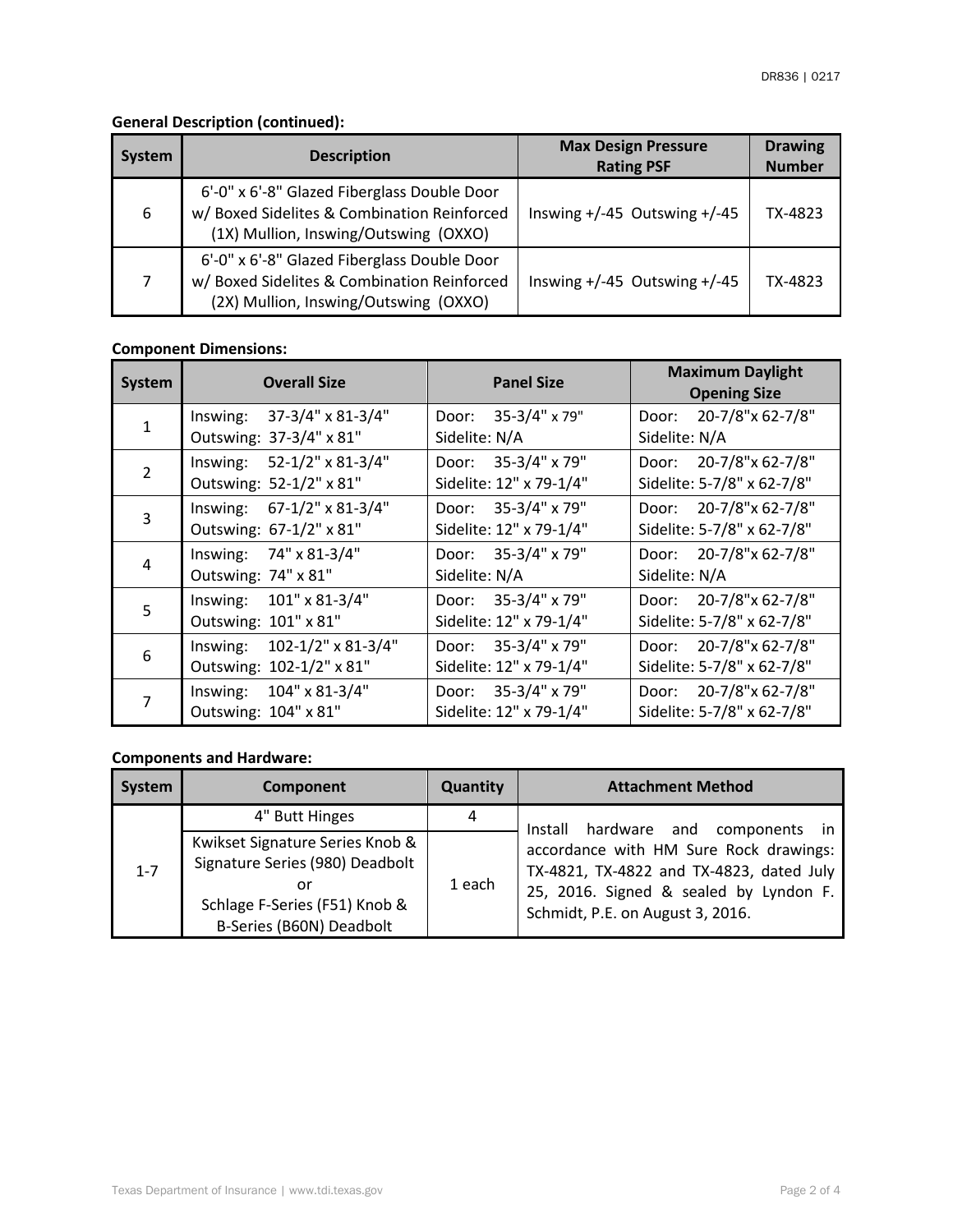#### **Product Identification (Manufacturer Label on Door):**

| <b>System</b>  |                                  |                                                                               |  |
|----------------|----------------------------------|-------------------------------------------------------------------------------|--|
|                | <b>Certification Agency</b>      | Self-labeled by manufacturer                                                  |  |
|                | Manufacturer's Name or Code Name | H M Sure Rock                                                                 |  |
| $\mathbf{1}$   | <b>Product Name</b>              | 3'-0" x 6'-8" Glazed Fiberglass Single Doors,<br>Inswing/Outswing             |  |
|                | Drawing                          | TX-4821                                                                       |  |
|                | <b>Test Standards</b>            | <b>ASTM E330-02</b>                                                           |  |
|                | <b>Certification Agency</b>      | Self-labeled by manufacturer                                                  |  |
|                | Manufacturer's Name or Code Name | H M Sure Rock                                                                 |  |
| $\overline{2}$ | <b>Product Name</b>              | 3'-0" x 6'-8" Glazed Fiberglass Single Door<br>w/ Sidelite, Inswing/Outswing  |  |
|                | Drawing                          | TX-4822                                                                       |  |
|                | <b>Test Standards</b>            | <b>ASTM E330-02</b>                                                           |  |
|                | <b>Certification Agency</b>      | Self-labeled by manufacturer                                                  |  |
|                | Manufacturer's Name or Code Name | H M Sure Rock                                                                 |  |
| 3              | <b>Product Name</b>              | 3'-0" x 6'-8" Glazed Fiberglass Single Door<br>w/ Sidelites, Inswing/Outswing |  |
|                | Drawing                          | TX-4822                                                                       |  |
|                | <b>Test Standards</b>            | <b>ASTM E330-02</b>                                                           |  |
|                | <b>Certification Agency</b>      | Self-labeled by manufacturer                                                  |  |
|                | Manufacturer's Name or Code Name | H M Sure Rock                                                                 |  |
| 4              | <b>Product Name</b>              | 6'-0" x 6'-8" Glazed Fiberglass Double Door,<br>Inswing/Outswing              |  |
|                | Drawing                          | TX-4823                                                                       |  |
|                | <b>Test Standards</b>            | ASTM E330-02                                                                  |  |
|                | <b>Certification Agency</b>      | Self-labeled by manufacturer                                                  |  |
|                | Manufacturer's Name or Code Name | H M Sure Rock                                                                 |  |
|                |                                  | 6'-0" x 6'-8" Glazed Fiberglass Double Door                                   |  |
| 5              | <b>Product Name</b>              | w/ Boxed Sidelites & Combination Mullion,                                     |  |
|                |                                  | Inswing/Outswing                                                              |  |
|                | Drawing<br><b>Test Standards</b> | TX-4823<br>ASTM E330-02                                                       |  |
|                | <b>Certification Agency</b>      | Self-labeled by manufacturer                                                  |  |
|                | Manufacturer's Name or Code Name | H M Sure Rock                                                                 |  |
|                |                                  | 6'-0" x 6'-8" Glazed Fiberglass Double Door                                   |  |
| 6              |                                  | w/ Boxed Sidelites &                                                          |  |
|                | <b>Product Name</b>              | Combination Reinforced (1X) Mullion,                                          |  |
|                |                                  | Inswing/Outswing                                                              |  |
|                | Drawing                          | TX-4823                                                                       |  |
|                | <b>Test Standards</b>            | <b>ASTM E330-02</b>                                                           |  |